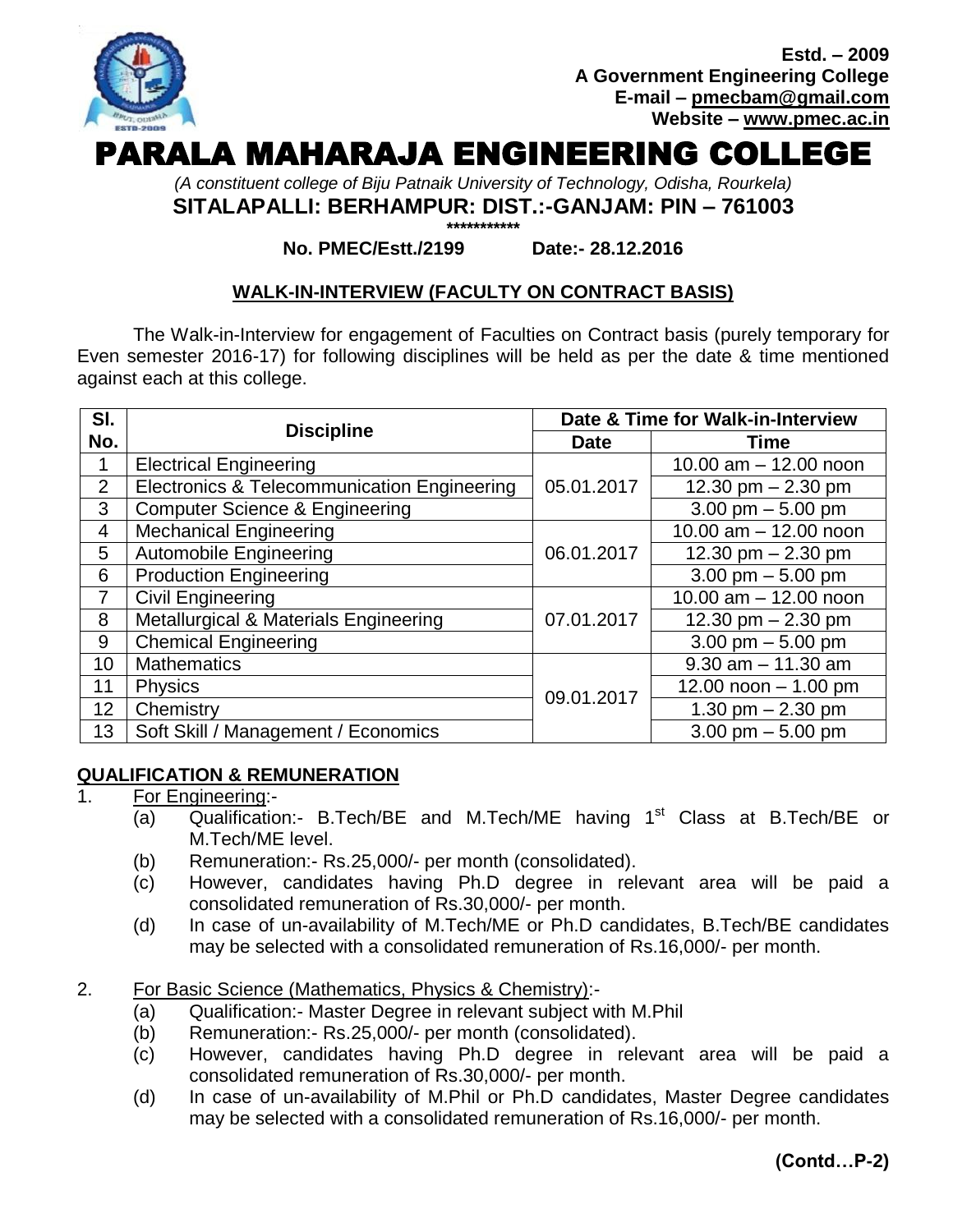- 3. For Humanities (Soft Skill / Management):-
	- (a) Qualification:- MBA (Experience in relevant area is preferable)
	- (b) Remuneration:- Rs.25,000/- per month (consolidated)
	- (c) However, candidates having Ph.D degree in relevant area will be paid a consolidated remuneration of Rs.30,000/- per month.
- 4. For Humanities (Economics):-
	- (a) Qualification:- Master Degree in relevant subject with M.Phil
	- (b) Remuneration:- Rs.25,000/- per month (consolidated).
	- (c) However, candidates having Ph.D degree in relevant area will be paid a consolidated remuneration of Rs.30,000/- per month.
	- (d) In case of un-availability of M.Phil or Ph.D candidates, Master Degree candidates may be selected with a consolidated remuneration of Rs.16,000/- per month.

# **OTHER TERMS & CONDITIONS**

- 1. Engagement of faculties on Contract basis is purely temporary for Even semester 2016-17 or can be terminated on regular appointment made by BPUT, Odisha, whichever is earlier. Such selected faculty members if required may assist in various academic activities.
- 2. The selected candidates shall have to furnish an agreement in a non-judicial stamp paper.
- 3. The reporting time for the Walk-in-Interview for respective discipline is half an hour before commencement of Walk-in-Interview on the above mentioned date at the college campus situated at Sitalapalli, Berhampur in the respective departments.
- 4. The candidates intending to attend the Walk-in-Interview on the above date are required to bring the following documents along with prescribed application form (Annexure-I given below) duly filled-in & signed by the candidate.
	- a) Original certificates and mark sheets of all examinations passed along with one set of photocopies with experience certificate, if any.
	- b) Two pass-port size coloured photographs duly signed.
	- c) Bank Draft/Demand Draft for **Rs.500/- (Rupees Five hundred)** only in favour of **Principal, Parala Maharaja Engineering College** payable at **Berhampur** from any Nationalized Bank**.**
- 5. **No TA / DA will be paid to the candidates for attending the Walk-in-Interview.**
- 6. The undersigned reserves the right to cancel the Walk-in-Interview without assigning any reason thereof.

 Sd/- **Principal** PMEC, Berhampur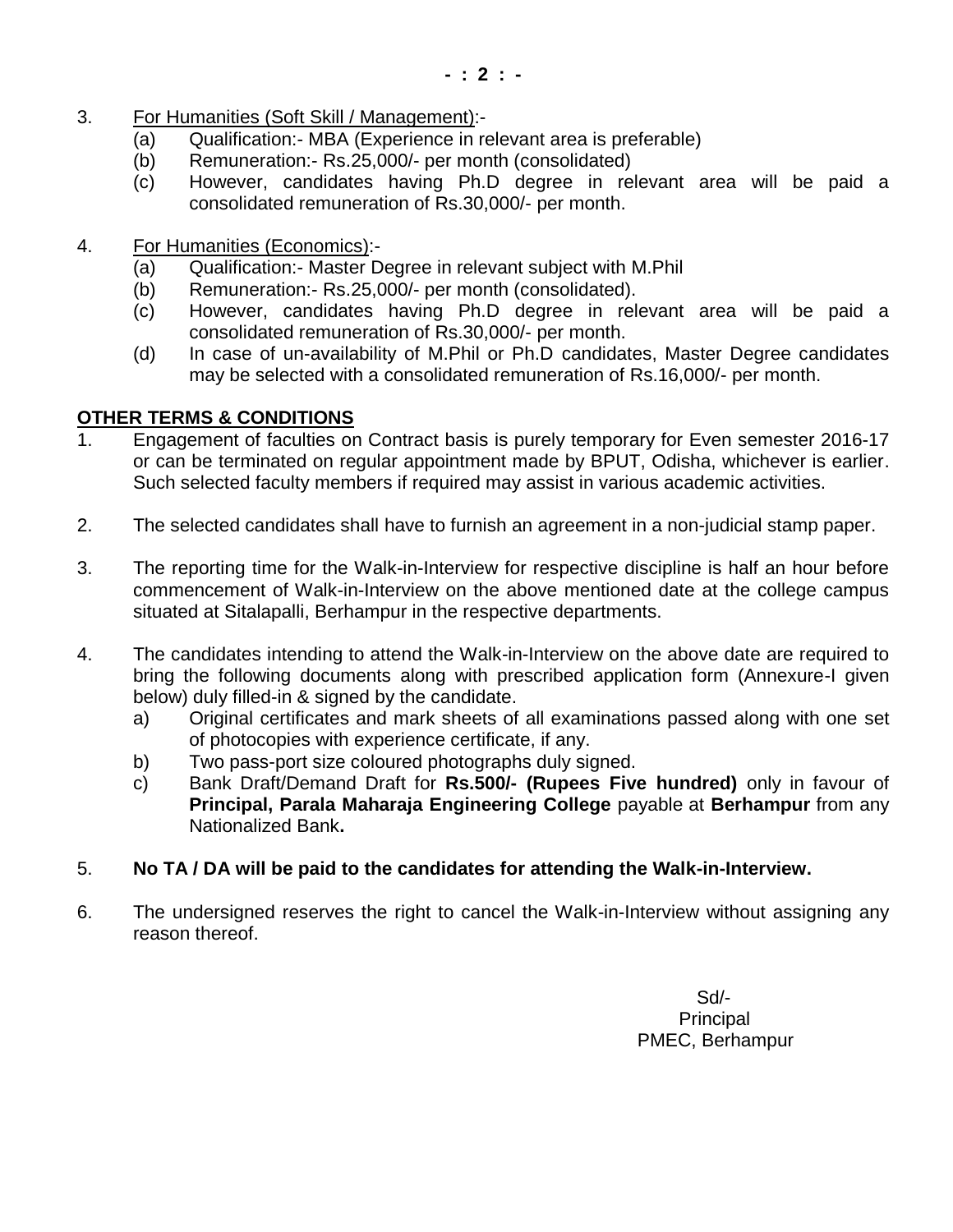# **PARALA MAHARAJA ENGINEERING COLLEGE: BERHAMPUR**

| (DD/MM/YY)           |                                                                                                                                                                                       |                                                                   |
|----------------------|---------------------------------------------------------------------------------------------------------------------------------------------------------------------------------------|-------------------------------------------------------------------|
|                      |                                                                                                                                                                                       |                                                                   |
|                      |                                                                                                                                                                                       |                                                                   |
|                      |                                                                                                                                                                                       |                                                                   |
| (Married /Unmarried) |                                                                                                                                                                                       |                                                                   |
|                      |                                                                                                                                                                                       |                                                                   |
|                      |                                                                                                                                                                                       |                                                                   |
|                      | Name in Full<br>Date of Birth<br>Nationality<br>Category (General/SC/ST)<br>Sex (Male/Female)<br><b>Marital Status</b><br>Father's Name/ Husband's Name<br>Address for Correspondence | (in block letters) (as indicated in secondary school certificate) |

9. Permanent Address in the contract of the set of the set of the set of the set of the set of the set of the s

#### 10. Academic Qualifications *(from HSC onwards)*

| SI<br>No       | Exam passed            | University/<br>Board/<br>Institution | Month/<br>Year<br>0f | Subjects                      | Specialization | % of<br>Marks/<br>CGPA* | <b>Division</b> | Rank/<br>Position |
|----------------|------------------------|--------------------------------------|----------------------|-------------------------------|----------------|-------------------------|-----------------|-------------------|
|                |                        |                                      | passing              | In which<br>degree<br>awarded | If any         |                         |                 |                   |
| 1              | <b>HSC</b>             |                                      |                      |                               |                |                         |                 |                   |
| $\overline{2}$ | Diploma $/ +$<br>2 Sc. |                                      |                      |                               |                |                         |                 |                   |
| 3              | B.Tech/BE/<br>B.Sc     |                                      |                      |                               |                |                         |                 |                   |
| 4              | M.Tech/ME<br>/M.Sc     |                                      |                      |                               |                |                         |                 |                   |
| 5              | M.Phil/MBA/<br>Ph.D    |                                      |                      |                               |                |                         |                 |                   |

*\* Please specify the percentage of marks up to two decimal place*

*\* In case of CGPA / CPI, please give marks in percentage along with the conversion formula*

: